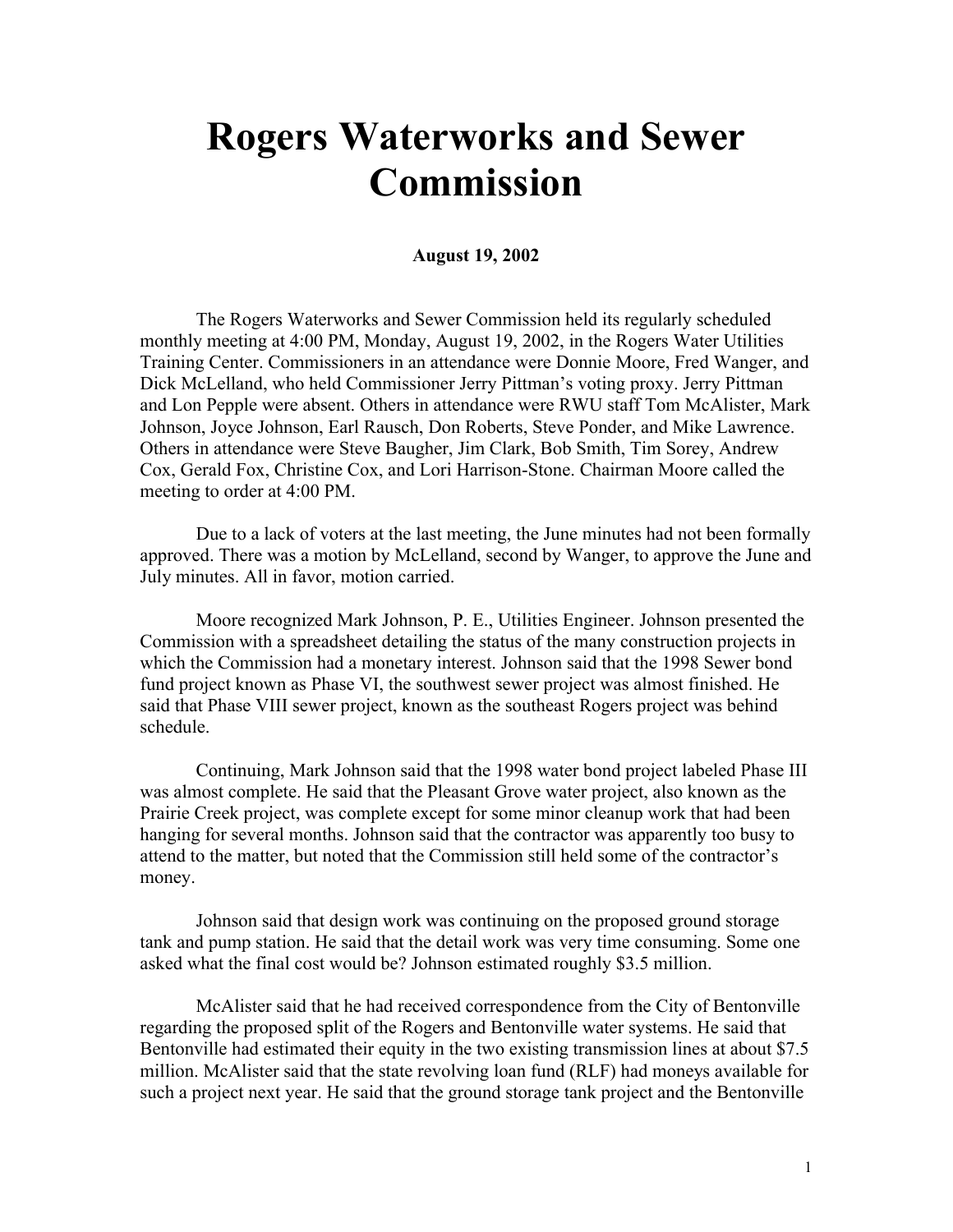buyout would run the Water Department out of reserves, and said that the RLF would allow the Water Department to keep most of its reserves.

Continuing, Johnson presented the Commission with a bid tabulation for the Pleasant Grove Sewer Project. This project consisted of an 18-inch sewer main from the Northwest Arkansas Business Park to Pleasant Crossing, a proposed commercial development on the east side of I 540. Johnson reminded the Commission that Charles Reaves, the Pleasant Crossing developer, had pledged \$290,000 toward the cost. He said that the boring contractor for the Phase III water project, EJM Pipeline Services, had previously been contracted for about \$125,000, to install the sleeve under the highway. The low bidder was Seven Valleys Construction for \$642,738. There was a motion by Wanger, second by McLelland, to approve the low bid. All in favor, motion carried.

Continuing, Mark Johnson presented the Commission with a short report on the rapidly growing area of the City of Rogers in the area of Garrett Road near Bellview. Cooper Homes had plans to develop about 140 acres in the area, and would require a lift station to handle wastewater flows, he said. The nearest sewer available for discharge was the proposed Pleasant Grove sewer mentioned above. Johnson said that there were already two lift stations in the area, and he said that the staff wanted to combine those two and build one, large lift station. He also said that there was some additional construction work to do to north of this area. This sewer construction project would cost about \$1.56 million, and would serve over 900 undeveloped acres, including Cooper's proposed development. Johnson said the average cost per acre was \$1690. He said that those developers who wished to develop higher density additions could be charged \$845 per dwelling unit. Under this scenario, Cooper's sewer connection fees would be \$228,000, based on the PUD filed with the Planning Commission. Steve Baugher, an engineer with Cooper Homes, said that he had until October 5 to close on the property. Johnson asked for permission to send a memorandum of understanding to Cooper, outlining the above connection fees, so that Cooper could decide if the project was a "go". If Cooper agreed, then Johnson and his staff could start the design of the necessary sewer improvements, he said. There was a motion by McLelland, second by Pittman (proxy), to approve Johnson's request. Moore, McLelland and Pittman voted "aye". Wanger abstained. Motion carried.

Johnson presented the Commission with another bid tabulation, this time for a RLF sewer project for the rehabilitation of certain outfall sewers located in the south central section of the City of Rogers. There was only one bidder, he said, but he was pleased with the unit prices for the Insituform pipelining process. He said that, with this price, and the State's concurrence, RWU could afford to work in some additional sewers that needed rehabilitation. He said that the bid was for \$297,741, and there was about \$450,000 left in our account at the state revolving loan fund (RLF). Johnson asked the Commission for approval of the low bid, contingent upon approval of the Arkansas Soil and Water Conservation Commission, who exercised control over the RLF monies. There was a motion by McLelland, second by Wanger, to approve Johnson's request. All in favor, motion carried.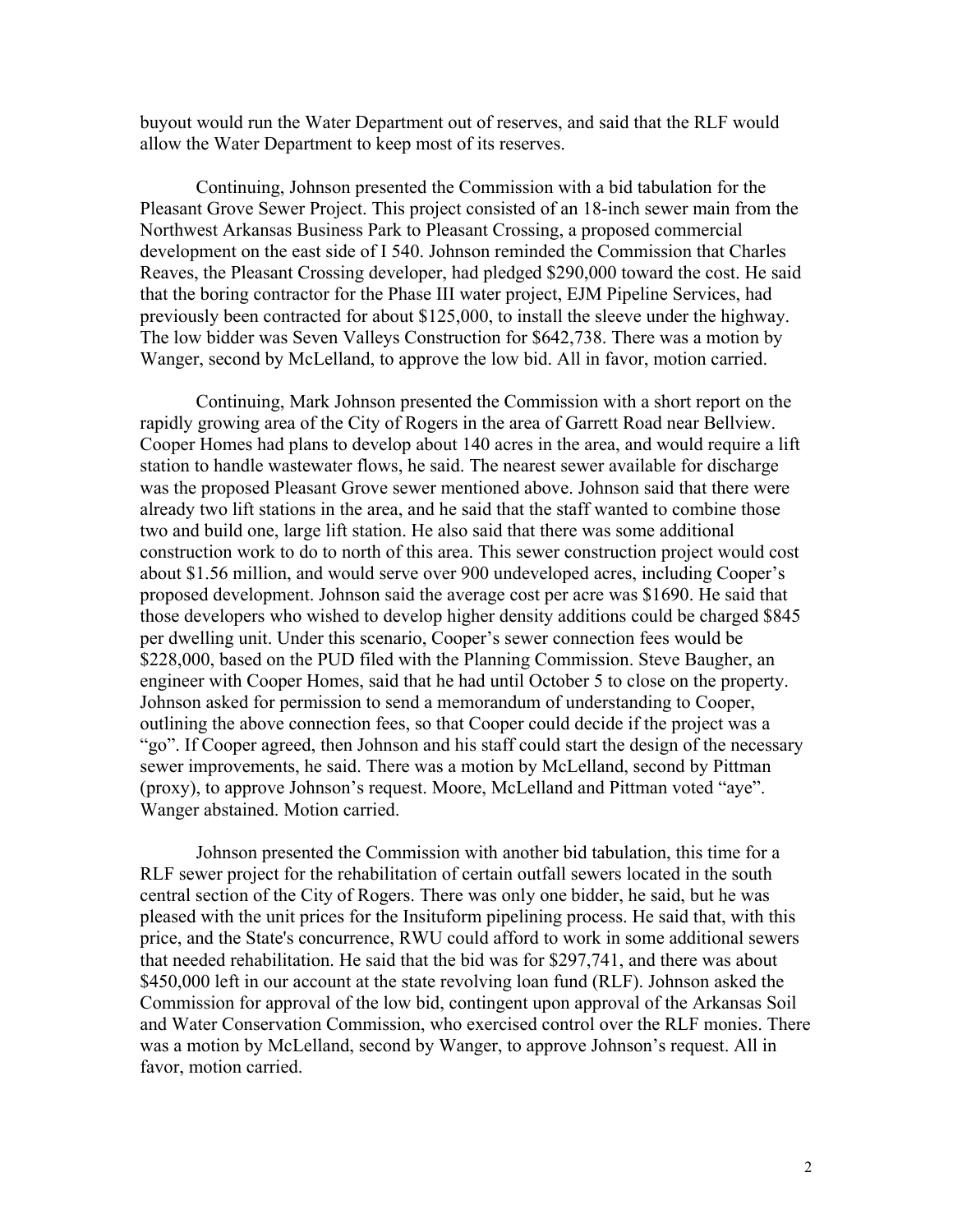Chairman Moore recognized Tim Sorey, P. E., engineer of record for the proposed 24-lot Avalon subdivision near Horseshoe Bend Park in Benton County. Sorey had appeared before the Commission last month to request that the subdivision developer be allowed to extend water service into the subdivision, abrogating the RWU staff requirement of extending an 8-inch line to the subdivision. At that meeting, the requirement of the off-site main line was upheld by the Commission. Now, Sorey said that his client was willing to pay for half the cost of the off-site water main, provided that RWU provided the design and the necessary easements, and that his client could proceed with his development. He said that the problem of the water supply had dragged on, and that his client needed to resolve the problem now. Sorey said that he had practiced "due diligence", and had allowed his client to proceed with the construction of the development based on his discussions with RWU staff.

McAlister asked him to explain his statement. Sorey said that he had talked with Earl Rausch and Mark Johnson, and while he was made aware of the lack of fire protection, he was never told he could not have water for residential purposes. McAlister asked Sorey if he had bid the water project (inside the development) and awarded a contract, before the project was approved by RWU or the Health Department? Sorey answered in the affirmative.

McAlister again expressed the worry that such a development would cause demand problems on the end of a weak hydraulic system. Sorey said that he needed an answer now, so he could tell his client what to do. McLelland asked if the proposal was the 50/50 split, as depicted in his letter of August 15? Sorey said yes. McLelland moved to disapprove the proposal as outlined above. Second by Wanger. All in favor, motion carried.

Moore recognized Bob Smith, 1810 Prestwick Place. Smith said he represented the majority of the property owners in Westwood addition, a seven-house addition north of W. New Hope Road. He said that he and his neighbors were suffering with septic tankleach field problems. He presented the Commission with a petition signed by the owners in Prestwick Place, asking for sanitary sewer service.

McAlister said that this area was a part of the original 1998 sewer bond fund sewer project Phase VI, before the project was pared down to a manageable size. Mark Johnson presented the Commission with a map showing a possible sewer system design for Prestwick, as well as the five homes on the south side of New Hope Road that would be affected by the widening and relocation of W. New Hope. Johnson estimated the cost at \$277,000.

Chairman Moore expressed a willingness to serve the area with sewer service, but said that the Commission was unwilling to pay for easements. He also cautioned that a lot of trees would be lost and that the area would look like a "war zone" for months. McLelland said that RWU should get the property owners to sign an agreement, holding the Commission harmless for damage to the properties caused by the construction of a sewer system. How long would it take to get sewer service? Someone asked. Mark